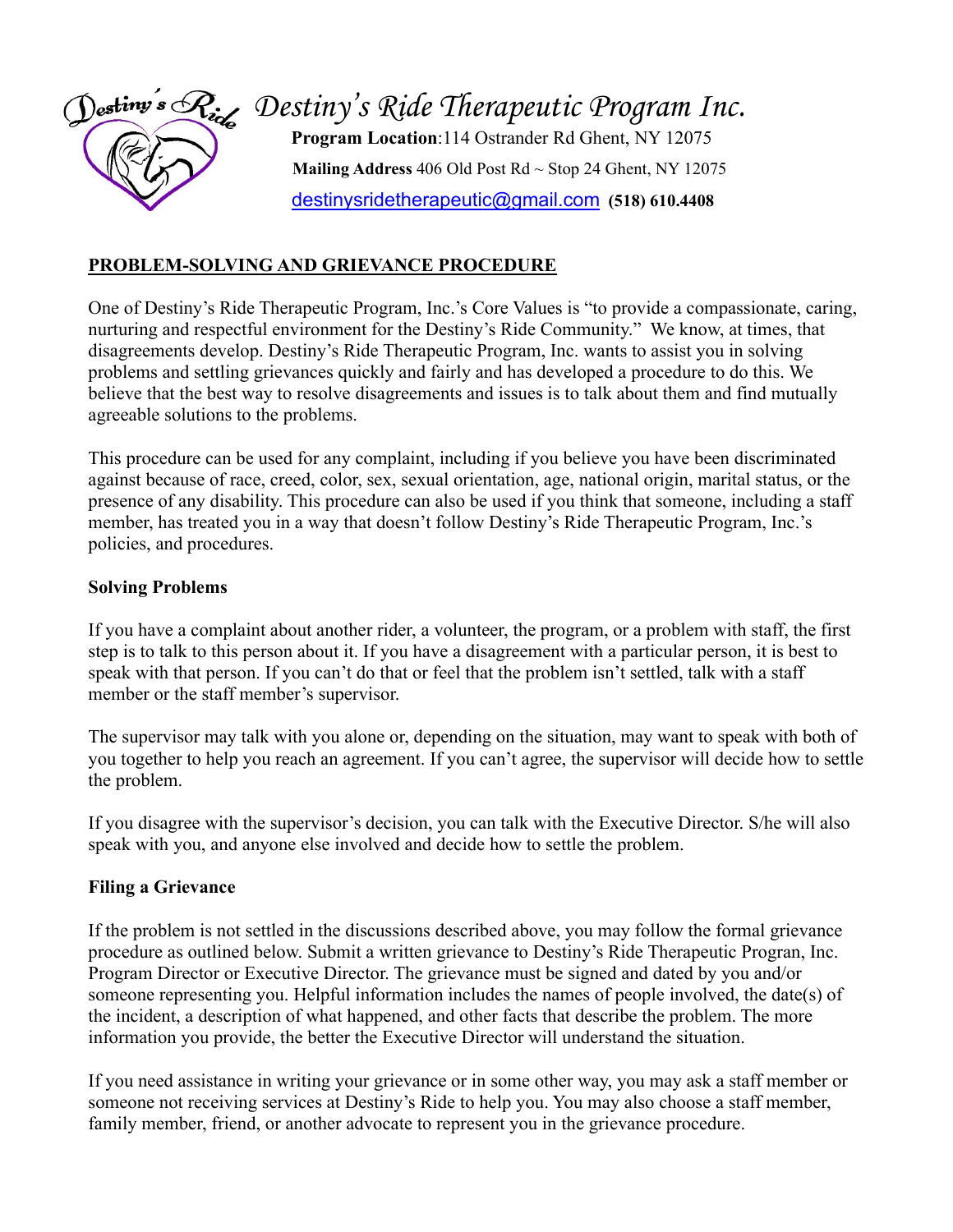Give your written grievance to the Program Director, who will give you a description of Destiny's Ride Therapeutic Program, Inc. grievance procedure and will answer your questions about the procedure. This person will share your grievance with the Executive Director.

## **GRIEVANCE PROCEDURE**

\* If the matter cannot be resolved informally, the grievance may be submitted to the Program Director or the Executive Director. The grievance must be made in writing within thirty (30) days of the date the grievance arose and should contain a description of the concern date(s) it occurred, the policy that was violated, and the remedy sought.

- The Program Director will inform the Executive Director in writing of the grievance.
- The Executive Director or his/her designee will investigate the grievance and respond in writing within seven (7) working days of the grievance filing. The investigation shall include, but is not limited to: a conversation with the person submitting the grievance re: situation; and conversation those named in the grievance.
- The Executive Director's decision is final.
	- Time limits outlined in the preceding steps may be extended only by mutual written consent of all parties to the grievance.
	- No one is penalized for proper use of the grievance procedure.
	- Final decisions on grievances are not precedent-setting or binding on future grievances.
	- All matters under this policy are treated as confidential.

# **RECORD KEEPING PROCEDURE OF THE GRIEVANCE**

To keep track of grievances and whether a pattern is occurring, the Executive Director will:

- o File the original grievance in a client file. These files, at all times, will be kept separate from other files. Destruction of these files will be in accordance with the file destruction policy.
- o The Executive Director will gather and maintain all records that are relevant to the grievance.
- o The Executive Director follows the policy and procedures for investigating a grievance per Destiny's Ride policy and procedures manual.
- o The Executive Director creates a file on "Resolved Grievances" that have occurred.
- o These files are kept in a locked file cabinet.
- o The Executive Director reviews this file every six months to determine if any patterns are occurring and improve the quality of service to Destiny's Ride and its riders.
- o The Executive Director is responsible for setting up the filing system that assures 6-month review of files to maintain the quality of services provided by staff and volunteers at Destiny's